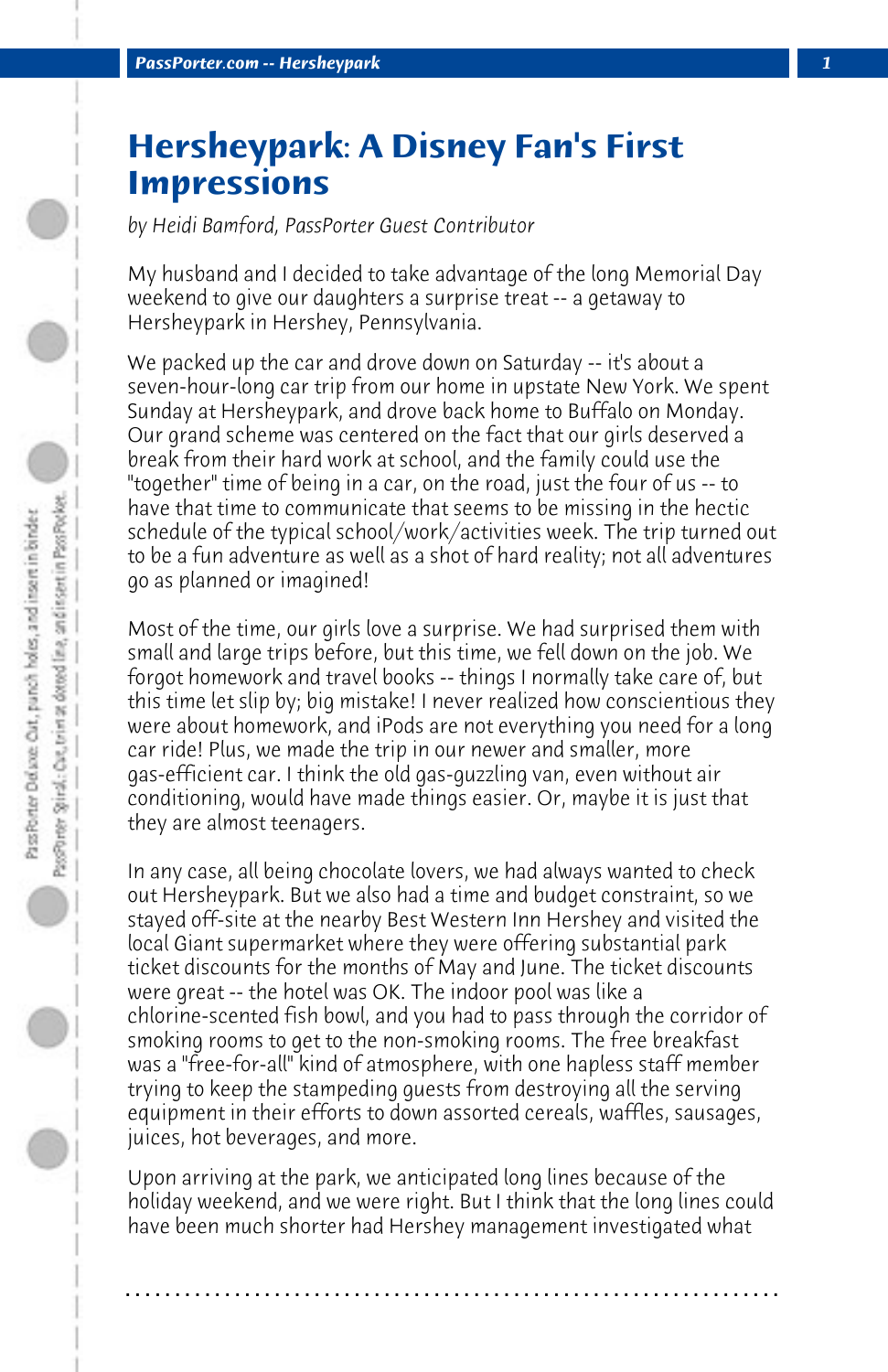*PassPorter.com -- Hersheypark (continued) 2*

puts the magic in the Magic Kingdom -- it isn't just the whimsical decorations and lovable characters! As we wandered around from one area to another, I began to realize that I was studying the layout, attractions, and operation in comparison to Walt Disney World (WDW). Even though Hershey is not on the scale of a Disney World park, there do seem to be aspects of Disney management that other parks could benefit from.

The most obvious area is that of line management at various rides and attractions. The staff at Hershey Park, although just as friendly and helpful as those at WDW, did not seem to have the knack -- or is it training -- to minimize line buildup. We noticed that they did not ask people "how many" in their party -- so ride seats would often be only half filled since there was no attempt to put smaller parties in to fill up empty seats. In fact, there were far fewer ride attendants at any one ride at Hershey than we have ever seen at WDW, one or two to Disney's usual four to six moving people through.

Another aspect of the lines for rides and attractions was that there was nothing to do but wait, and wait, and wait & hellip; no music, no displays of any kind to look at while standing there -- nothing but the people in front of and behind you. Now, I do admit, when lines at WDW are slow and you have to hear that music at Splash Mountain over and over again, you can get a bit uptight. But the almost [complete ab](http://www.passporter.com/articles/hersheypark-pennsylvania-review.php)sence of any [kind of distraction from the tedium of standing in](http://www.passporter.com/articles/hersheypark-pennsylvania-review.php) a line made waiting a very tiring ordeal for all of us. Those little details in design and presentation -- from the spare tires arranged as mouse ears on the floor of the garage at Goofy's Barnstormer, to the mechanical assembly line at Star Tours -- you are constantly engaged in some aspect of the attraction you are about to enter.

So, although the trip was not everything we had hoped it would be, it did turn out to be a fun adventure! Our soon-to-be-13-year-old got to ride a couple of horrifying roller coasters, and our 11-year-old got to overindulge in her favorite chocolate and arcade games. My husband and I got a getaway we could afford as well as a chance to catch up with our daughters on life as middle schoolers. And, although it is fun to check out other parks and destinations once in awhile, I'm always ready to return to my happy place, Walt Disney World!

*[For another traveler's takes on Hersheypark, see Hersheypark, Pennsylvania: A Delicious Park for the Whole Family by Mary Kraemer]*

*About The Author: Heidi Bamford recently contributed to PassPorter News with an article on the Disney Film Festival. She lives with her family in upstate New York.*

**. . . . . . . . . . . . . . . . . . . . . . . . . . . . . . . . . . . . . . . . . . . . . . . . . . . . . . . . . . . . . . . . . .**